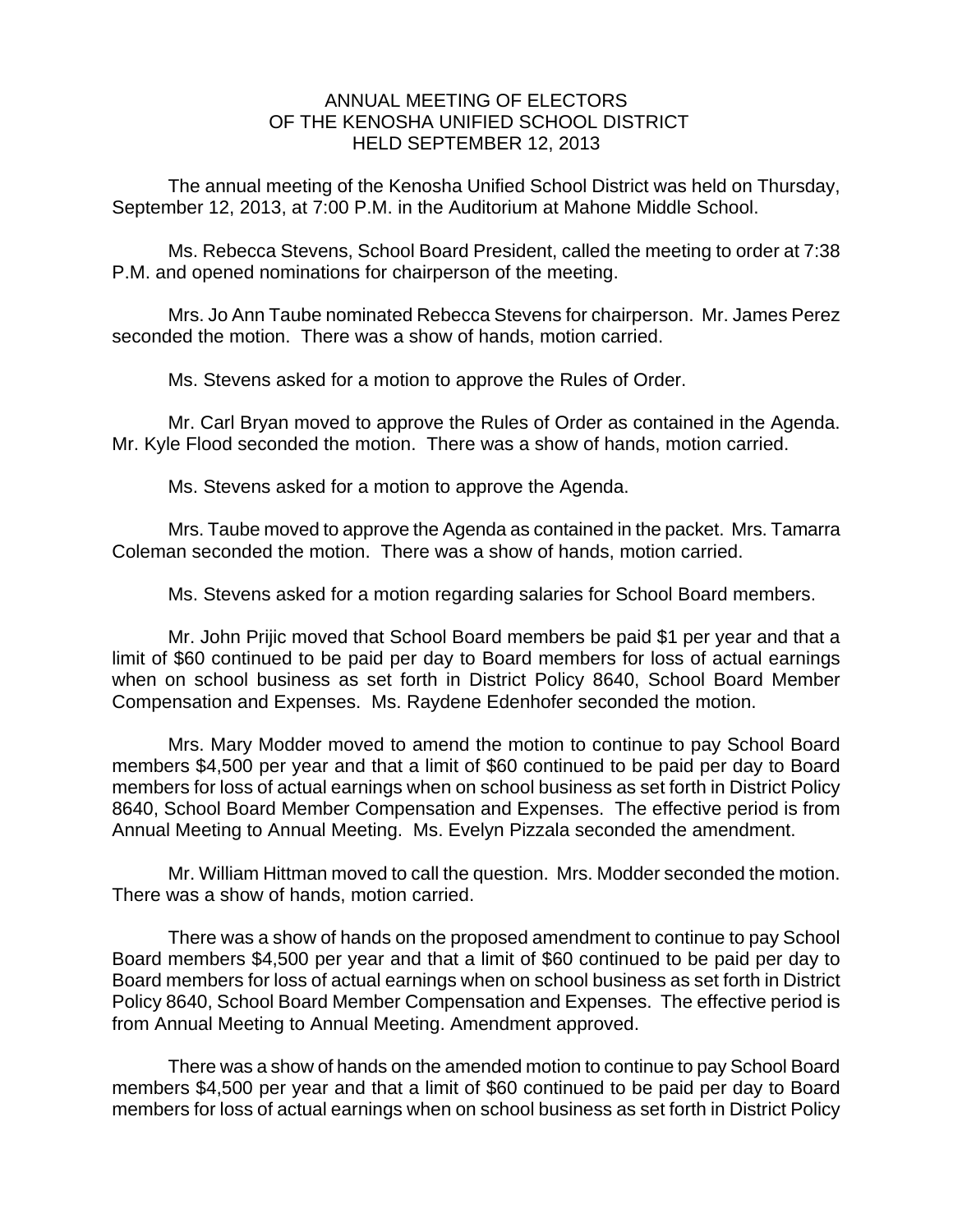8640, School Board Member Compensation and Expenses. The effective period is from Annual Meeting to Annual Meeting. Amended motion carried.

 Ms. Stevens asked for a motion regarding reimbursement of School Board members' expenses.

Mr. Prijic moved that School Board members not be reimbursed for actual and necessary expenses incurred when traveling in the performance of their duties as a member of the School Board. Ms. Edenhofer seconded the motion.

Mrs. Modder moved to amend the motion to allow School Board members to be reimbursed for actual and necessary expenses incurred when traveling in the performance of their duties as a member of the School Board. Mr. Blake Toppel seconded the motion. Mr. Berthelsen, parliamentarian, indicated that the amendment was out of order. Ms. Stevens ruled the amendment out of order.

Mr. William Hittman moved to call the question. Mr. Toppel seconded the motion. There was a show of hands, motion carried.

There was a show of hands on the motion that School Board members not be reimbursed for actual and necessary expenses incurred when traveling in the performance of their duties as a member of the School Board. Motion failed.

Mrs. Modder moved that School Board members be reimbursed for actual and necessary expenses incurred when traveling in the performance of their duties as a member of the School Board. Mr. Toppel seconded the motion. There was a show of hands, motion carried.

Mrs. Stevens asked for a motion regarding the approval of the 2013-14 tax levy.

 Mr. Prijic moved that the 2013-2014 tax levy be frozen at the same rate as the 2012- 13 tax levy amount and be approved at approximately \$74,748,494 for the General Fund, \$15,626,547 for the Debt Service Funds, and \$1,500,000 for the Community Service Fund. Mr. Dirk Daniels seconded the motion.

 Ms. Mary Butler moved to amend the motion to approve the tax levy as recommended by the School Board. Mr. Nuzzo seconded the motion.

 Mr. John Miller moved to amend the amendment to approve a 1.34% decrease in the 2013-14 tax levy. Mr. Berthelsen, parliamentarian, indicated that the proposed amendment to the amendment was out of order. Ms. Stevens ruled the amendment to the amendment out of order.

 Mr. William Taylor moved to call the question. Mr. Nuzzo seconded the motion. There was a show of hands, motion carried.

 There was a show of hands on the proposed amendment to approve the tax levy as recommended by the School Board. Amendment approved.